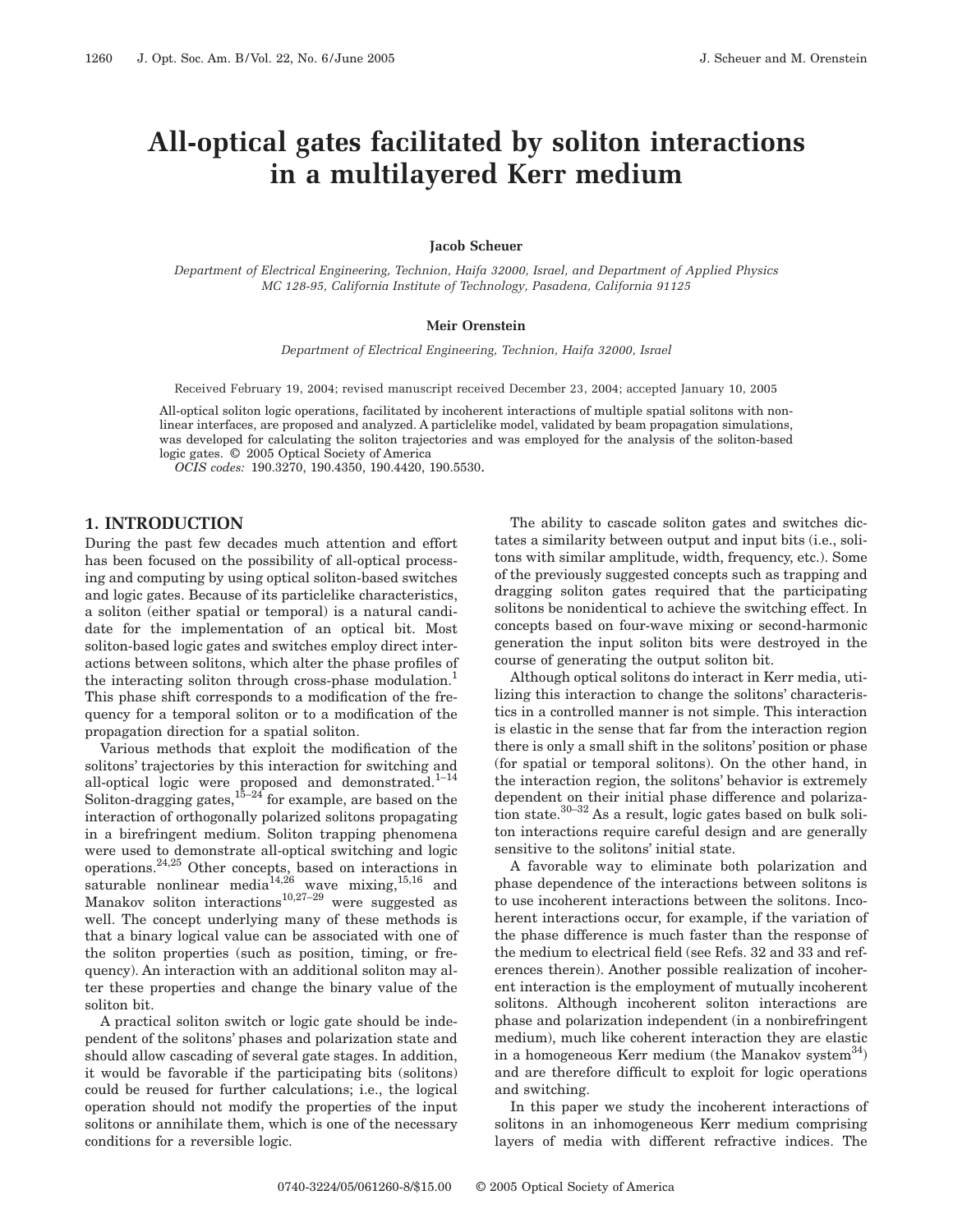study was based both on equations of motion describing the soliton particlelike trajectories in the inhomogeneous medium as well as by solving the nonlinear wave equation numerically. All-optical soliton switching and logic operations were demonstrated and exhibited efficient switching and low dissipation (to dispersive waves). All results were also validated by use of the beam propagation calculations.

In Section 2 we describe the framework of soliton– soliton and soliton–interface interactions by using a particle model. In Section 3 we construct solitonic logic elements by using the design rules derived in Section 2. In Section 4 we study the effect of loss on the performances and cascadability of the structures, and in Section 5 we conclude.

## **2. FIELD EQUATION AND A PARTICLELIKE MODEL**

We analyze the propagation of several one-dimensional spatial solitons, which are interacting incoherently, in a Kerr medium that includes nonlinear interfaces (see Fig. 1). A nonlinear interface is formed in the boundary between two different Kerr media, each having, in general, different linear and nonlinear refractive indices.

In the framework of the paraxial approximation, the evolution of the electrical field envelope can be described by the nonlinear Schrödinger (NLS) equation:

$$
2i\beta k_0 \frac{\partial E(z,x)}{\partial z} + \frac{\partial^2 E(z,x)}{\partial x^2} - k_0^2 \beta^2 - [n_0^2(x) + 2n_0(x)n_2(x) + |E(z,x)|^2]E(z,x) = 0,
$$
\n(1)

where  $E(z, x)$  is the electrical field,  $k_0$  is the wave number in vacuum, x is the transverse coordinate,  $n_0(x)$  and  $n_2(x)$ are the linear and nonlinear refractive indices, and  $\beta$  is the *z* propagation coefficient. The indices  $n_0(x)$  and  $n_2(x)$ depend on the layer structure; it is assumed that in each layer the indices are constant and are given by  $n_{0j}$  and  $n_{2i}$ , where *j* is the layer index (see Fig. 1).

Introducing the normalized variables  $x'=k_0x$ ,  $z'$  $=k_0z/2\beta$  and the scaled amplitude  $E(x,z)$  $=(1/n_{01}n_{21})^{1/2}A(x,z)exp[-i(\beta^2-n_{01}^2)z/2\beta]$  leads to the following normalized NLS equation (dropping the primes):

$$
i\frac{\partial A}{\partial z} + \frac{\partial^2 A}{\partial x^2} + 2A|A|^2 = WA;
$$
  
 
$$
W = \Delta_j - 2(\alpha_j - 1) \cdot |A|^2, \quad x \in L_j,
$$
 (2)

where  $L_i$  represents the *j*th layer in the structure (see Fig. 1),  $\Delta_j = n_{01}^2 - n_{0j}^2$ , and  $\alpha_j = n_{0j}n_{2j}/(n_{01}n_{21})$ . Equation (2) describes the propagation of the electrical field in a multilayered nonlinear medium. The left-hand side of Eq. (2) is the conventional NLS equation, while *W* is an additional nonlinear potential generated by the layered structure. For *W*=0, i.e., when the nonlinear medium is homogeneous, Eq. (2) has an exact soliton solution:

$$
A(x,z) = A_0 \sec h \{ A_0[x - \bar{x}(z)] \} \exp[i\upsilon x/2 + \varphi(z)], \quad (3)
$$

where  $A_0$  and  $\bar{x}$  are the soliton amplitude and the average position,  $v = \frac{\partial \overline{x}}{\partial z}$  is the soliton velocity, and  $\varphi$  is the phase



Fig. 1. Soliton interactions in a layered Kerr medium.

of the soliton satisfying  $\partial \varphi / \partial z = A_0^2 - v^2 / 4$ .

For arbitrary initial conditions,  $A(x,z=0)$ , Eq. (2) can be solved only numerically. However, if the initial conditions consist of well-separated solitons, the equation can be analyzed in the framework of soliton perturbation theory. In the perturbative approach adopted here, the solitons are treated as independent particles interacting with the interfaces and with each other. Combining the interaction (soliton–soliton and soliton–interface) establishes a complete particlelike model of the system.

Assuming the electrical field is a combination of *n* mutually incoherent spatial solitons, a set of coupled NLS equations can be written to describe the evolution of the field in the multilayered nonlinear medium:

$$
i\frac{\partial A_m}{\partial z} + \frac{\partial^2 A_m}{\partial x^2} + 2A_m |A_m|^2 = \left(W - 2 \sum_{\substack{k=1...n\\k \neq m}} |A_k|^2\right) A_m,
$$
  

$$
m = 1 ... n,
$$
 (4)

where *m* is the soliton index and *W* is defined in Eq. (2).

If the solitons are well separated and  $\Delta_j$ ,  $(\alpha_j-1)$  are small, we can apply soliton perturbation theory to Eq. (4). In the framework of this theory, the solitons maintain the field profile (3), but the soliton parameters evolve during the propagation. The right-hand side of Eq. (4) can be treated as a perturbation source to the nonlinear Schrödinger equation [the left-hand side of Eq. (4)]. The perturbative approach yields four evolution equations for the soliton parameters  $A_0$ ,  $v, \bar{x}$ , and  $\varphi$ .<sup>35,36</sup> While the equation for  $A_0$  gives  $A_0$ =constant, the equations for  $\bar{x}$  and *v* can be combined to yield an equation of motion for the soliton position:

$$
\frac{\mathrm{d}^2 \bar{x}_m}{\mathrm{d}z^2} = -2p_m^{-1} \int_{-\infty}^{\infty} \frac{\partial R_m}{\partial x} |A_m|^2 \mathrm{d}x,\tag{5}
$$

where  $\bar{x}_m$ ,  $A_m$ , and  $p_m = \int_{-\infty}^{\infty} |A_m|^2 dx$  are, respectively, the position, field profile, and power of the *m*th soliton. *Rm* is the perturbation for the *m*th soliton, which is given by the right-hand term of Eq. (4).

The force acting on each soliton particle is the result of two types of interaction, incoherent interactions with other solitons and interactions with the interfaces. The interaction between a soliton and an interface was analyzed by Aceves *et al.*, 37,38 who developed a one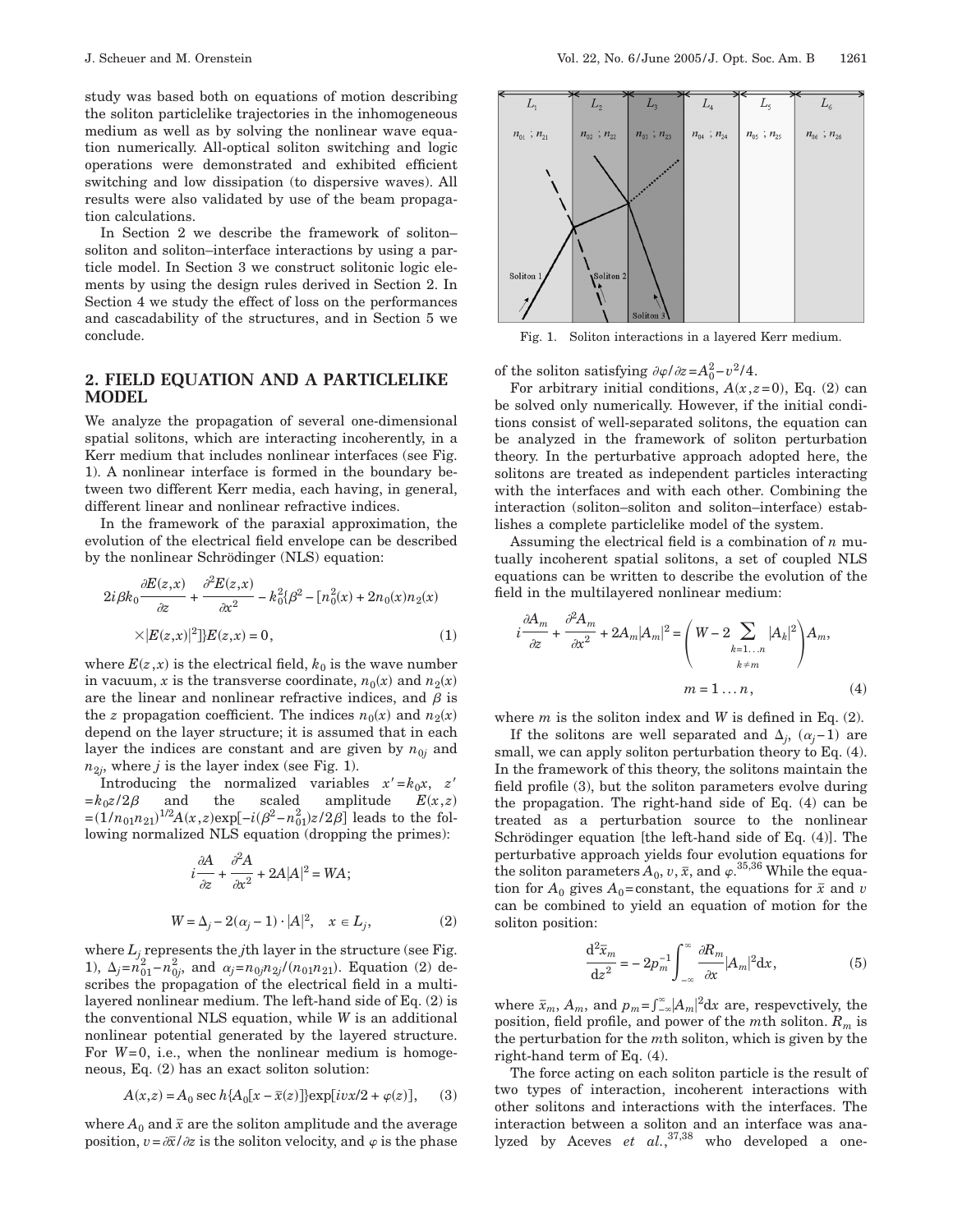dimensional particlelike model, resulting in an equation of motion for the average location of the soliton. The interface served as an induced effective potential barrier, which the particle (the soliton) may pass or be reflected from, according to its kinetic energy. The height of the potential barrier is directly proportional to the intensity of the soliton, and the kinetic energy depends on the socalled soliton velocity, which is a function of the incident angle.

Aceves model was employed to derive the force acting on a soliton propagating in a multilayered Kerr medium (see Fig. 1) simply by substituting the perturbation term *W* defined in Eq. (2) into Eq. (5) instead of *R*. Incoherent interactions between solitons in a Kerr medium were analyzed previously by several groups.12,32,39–41 Unlike coherent interaction, solitons that interact incoherently in selffocusing media can only attract each other. The incoherent attraction between solitons of equal amplitude is given by  $12$ 

$$
f = \frac{8A_0^3}{\sinh^2(A_0\Delta x)} \{A_0\Delta x[2\coth^2(A_0\Delta x) + \sinh^{-2}(A_0\Delta x)]
$$
  
- 3\coth(A<sub>0</sub> · \Delta x)\}, (6)

where  $A_0$  is the solitons' amplitude and  $\Delta x$  is the separation between them. Using Eqs. (4), (5), and (6), we can derive a set of equations of motion for the soliton particles:

$$
\frac{\mathrm{d}^2 \bar{x}_m}{\mathrm{d}z^2} = -2p_m^{-1} \int_{-\infty}^{\infty} \frac{\partial W}{\partial x} |A_m|^2 \mathrm{d}x + \sum_{\substack{k=1...n\\k \neq m}} f_{mk},\tag{7}
$$

where  $f_{mk}$  is the force acting on soliton  $m$ , caused by the presence of soliton *k*, according to Eq. (6).

# **3. CONSTRUCTION OF SOLITON-BASED LOGIC GATES AND SWITCHES**

The incoherent interactions between solitons within a homogeneous medium do not mediate any information transfer between the solitons (except for a small phase



Fig. 2. All-optical soliton switch. (A) Control soliton turned off; the signal soliton is reflected from the interface. (B) Control soliton turned on; the signal soliton is transmitted through the interface. column (I), BPM simulation; (II), particlelike model.  $n_{01}$  $=1.45$ ,  $n_{02}=1.449$ ,  $n_{21}=1/16$ ,  $n_{22}=1/16$ , soliton velocity 0.1.



Fig. 3. Two incoherent solitons interact with an interface with large initial separation: (I) BPM, (II) particlelike model. The structure and soliton parameters are the same as in Fig. 2.

shift); i.e., the interactions are elastic.<sup>39–41</sup> If, however, the interaction takes place in the vicinity of a nonlinear interface, it may significantly change the trajectories of the solitons.12 For example, the behavior of a soliton impinging at an oblique angle on an interface can be toggled from reflection to transmission by turning an additional soliton on and off. Figure 2 depicts an all-optical soliton switch that is based on a soliton interaction near an interface. The switch employs two solitons, a signal soliton and a control soliton. When the control soliton is turned off [Fig. 2(a)], the signal soliton is reflected from the interface. However, when the control soliton is turned on [Fig. 2(b)], the interface becomes transparent for the signal soliton, which traverses the interface and maintains its propagation in the other medium while maintaining its shape and identity. This effect is the result of lowering the effective potential barrier encountered by the signal soliton assisted by the control soliton, $12$  which makes its transmission possible. It is important to observe that the particlelike analysis gave similar results to the propagation calculations (Fig. 2), although the model probably fails locally within the close interaction region. The amplitudes of the solitons after switching [Fig. 2(b)] were found to be identical (within the limits of the numerical calculation) to their amplitudes at  $z=0$ , indicating negligible radiation losses.

Note that the propagation coordinate  $(z)$  and the transverse coordinate  $(x)$  are not normalized in the same manner. As a result, some of the interactions shown in Fig. 2 and in Figs. 3–12 below might appear, incorrectly, to occur in the nonparaxial limit. The real incidence angles of the solitons in these figures are in the range  $3^{\circ}-7^{\circ}$ , which is well within the paraxial approximation regime.

Figure 3 depicts the solitons' trajectories (with same amplitudes and velocities as in Fig. 2) when the interaction takes place far from the interface, showing that for bulk interactions the trajectories are hardly affected by the presence of the other soliton.

These two types of soliton interaction (interface assisted and bulk) are the building blocks of an all-optical processing device. Soliton bits can affect each other if they interact near the interface or avoid each other if the interaction takes place in a homogeneous medium. The following logic elements' operation is based on controlled modifications of the soliton trajectories. All the results were obtained by employing the particlelike model, and all were verified by the beam propagation method.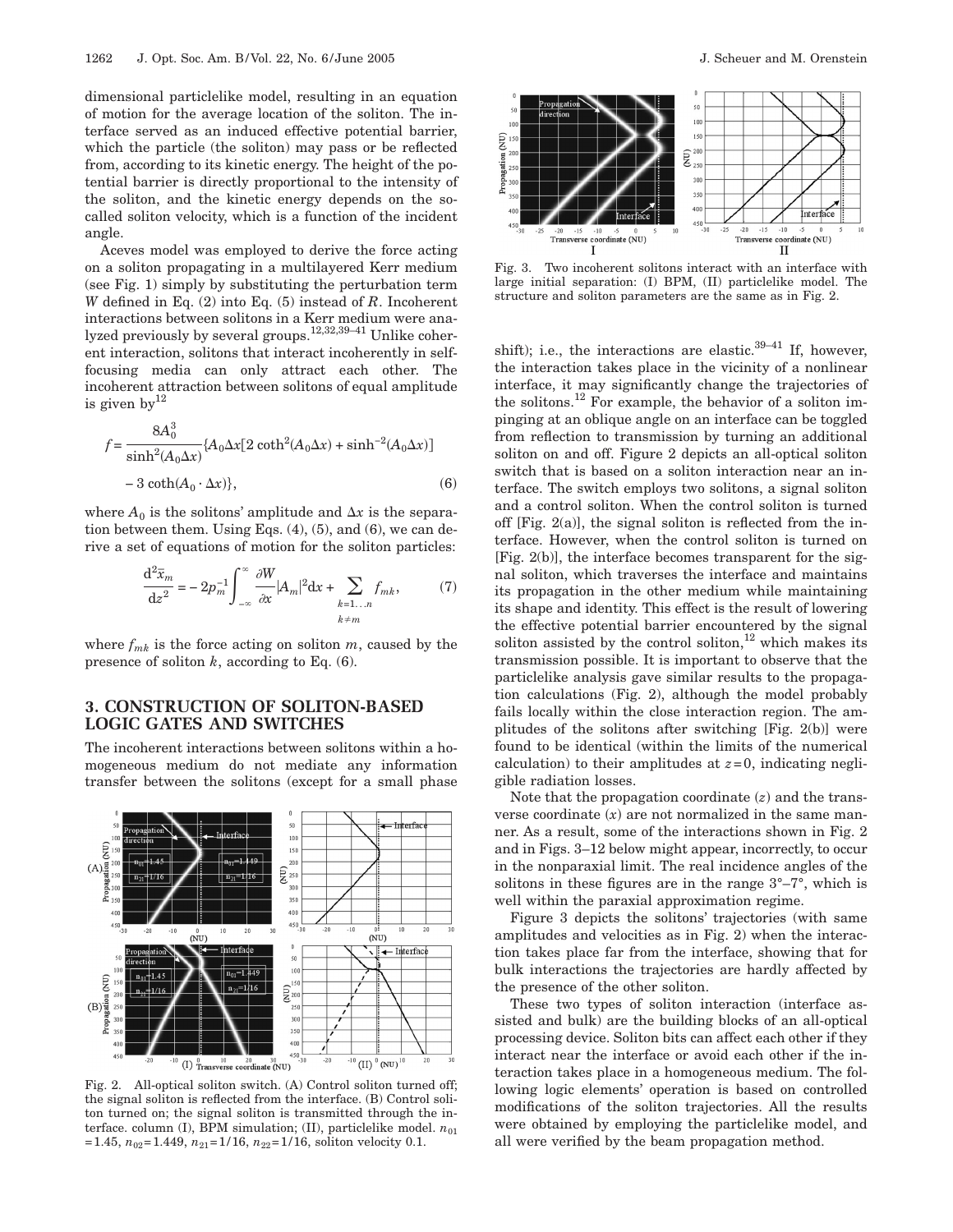#### **A. Soliton AND–OR Gates**

The scheme is illustrated in Fig. 4. Two solitons, which serve as the input bits (soliton "1," no soliton "0") of the gate, are incident at an oblique angle on both sides of a nonlinear interface. The output of the device (marked by AND–OR operation at the bottom of Fig. 4) is considered "1" if one of the solitons reaches the output port and "0" otherwise. The solitons' interactions at the interface would form an AND–OR operation if the equivalent potential [according to Eq. (7)] of one of the interface sides were higher than the potential of the other side. Such an equivalent potential can be engineered, for example, if the linear refractive index of the medium on the left-hand side is higher than that of the medium on the right-hand side of the interface while their nonlinear refractive indices are equal. The difference must be small enough to ensure that the solitons on both sides of the interface are similar enough to keep radiation losses as small as possible. The potential barrier induced by the interface in this case is given by Eq.  $(8)^{37}$ :

$$
\Delta U = \frac{2}{3} A_0^2 \frac{(1-\alpha)^2}{\alpha}, \quad \text{where} \quad \alpha = \frac{n_{01} n_{21}}{n_{02} n_{22}}.
$$
 (8)

The suggested gate operates as follows: The incident angle of the soliton on the left-hand side of the interface (soliton A in Fig. 4) is below the critical angle; i.e., if only this soliton impinges on the interface, it will be reflected. Soliton B is experiencing the higher side of the potential barrier induced by the interface (the right-hand side), and therefore will always pass to the lower-level side of the potential (the left-hand side) regardless of its incidence angle. If, however, both solitons coexist, soliton A would also cross the barrier to the right-hand side, while soliton B would pass to the left.

Figure 5(a) depicts Beam Propagation Method (BPM) simulations and, Fig. 5(b) shows the results of the particlelike model for three input pairs as described in the previous paragraph (when both input bits are "0," the output is obviously "0"). The parameters of the structure are defined in the figure caption. It can be seen that the outcome in which a soliton propagates on the right-hand side of the interface following the interaction occurs only when





Fig. 5. Operation of AND–OR gate: (I) *A*=1, *B*=0; (II) *A*=0, *B*=1; (III)  $A=1$ ,  $B=1$ . (A) BPM simulations, (B) Particlelike model. *n*<sub>01</sub>=1.45,  $n_{02}$ =1.449,  $n_{21}$ =1/16,  $n_{22}$ =1/16.

both solitons are present. The existence or non-existence of a soliton on the right-hand side of the interface is a result of an AND operation between the input solitons. In a similar fashion, a soliton will always propagate after the interaction on the left-hand side of the interface unless both bits are "0," thus corresponding to an OR logical operation. The same structure serves as an AND and an OR gate simultaneously. As for the soliton switch, no apparent radiation losses were generated by the interaction.

The results of the particlelike design calculations (row B in Fig. 5) exhibited a good agreement with the verification results of the BPM simulations. Thus the particlelike model provides a fast and simple tool for designing interface-based soliton switches and logic gates.

## **B. All-Optical NOT Gate**

An inverter (NOT gate) is an essential building block for a complete set of logic functionality. In order to realize a NOT operation, a gate soliton is required to probe the input soliton. Although this operation is apparently performed by the soliton switch presented in the beginning of this section, the outcome is not adequate. Without the signal the control soliton is reflected from the interface, generating a "1." When the signal soliton is inserted, the latter passes the interface, but the control is still reflected, again generating a "1" (see Fig. 2).

A simple realization of a solitonic inverter consists in a similar layer structure described for the AND–OR gate, however, with different linear and nonlinear refractive indices to make a trapped surface soliton possible.<sup>37</sup> Figure 6 depicts the induced potential of an interface as defined by  $n_{01}$ =1.5,  $n_{21}$ =0.0455,  $n_{02}$ =1.45,  $n_{22}$ =0.06. Here there is a local minimum in the induced potential, permitting the existence of an interface-trapped soliton. The structure is realizing a NOT operation in the following way: The trapped soliton serves as the gate soliton. If a signal soliton hits the interface at an oblique angle, it pulls the gate soliton out of the potential well. Thus, the existence of the gate soliton at the interface is monitored as the output of the inverter. Figure 7 depicts a BPM simulation of the device when the signal soliton exists ("1" input). The signalsoliton pulls the gate soliton out of the interface trap, and both solitons continue to propagate away from the interface, yielding a "0" output. Without the signal soliton, the Fig. 4. All-optical soliton AND–OR gate. gate soliton would continue propagating along the inter-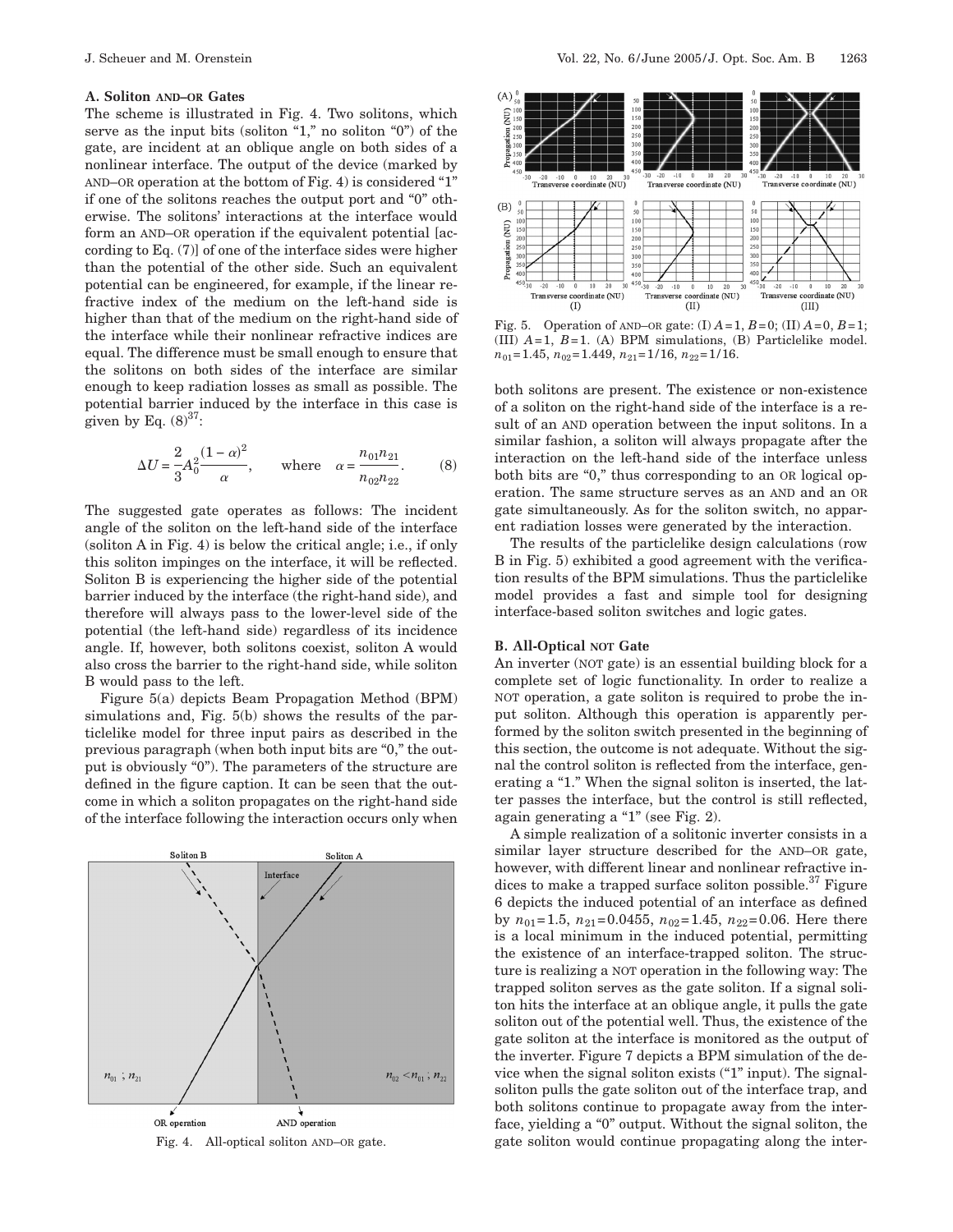

Fig. 6. Induced potential of an interface defined by  $n_{01}=1.5$ ,  $n_{21}=0.0455$ ,  $n_{02}=1.45$ ,  $n_{22}=0.06$ .



Fig. 7. BPM simulation of a single-interface soliton inverter for "1" input.



Fig. 8. Double-interface NOT gate.

face, yielding a "1" output. It should be emphasized that despite the relatively large index contrast the calculated radiation losses induced by the interactions were 2  $\times$ 10<sup>-3</sup> dB.

An enhanced configuration is to use a double-interface structure constructed by a thin layer of higher linear index surrounded by medium with lower linear index, both with a similar nonlinear refractive index (Fig. 8). Unlike the single-interface scheme, where the existence and position of the potential minimum are highly sensitive to the indices, the double interface ensures the existence of the potential minimum and fixes its position. The interaction of a single soliton with the double-interface structure was studied by Kivshar and Quiroga-Teixeiro,  $42$  who found that there is a single minimum of the induced potential if the following conditions are satisfied:

$$
\left(1 - \frac{n_{0\text{in}}n_{2\text{in}}}{n_{0\text{out}}n_{2\text{out}}}\right) (n_{0\text{in}}^2 - n_{0\text{out}}^2) < 0, \qquad (n_{0\text{in}}^2 - n_{0\text{out}}^2) > 0,\tag{9}
$$

where  $n_{j\text{in}}$  and  $n_{j\text{out}}$  are the linear  $(j=0)$  and nonlinear  $(j=2)$  refractive indices of the thin layer and the bulk, respectively.

Figure 9 shows both a BPM simulation and the results of a particlelike model for the double-interface NOT gate. The simulation parameters are defined in the figure caption. The results of the particlelike model qualitatively agree with the BPM results; the differences probably originate in the inability of the force, Eq. (5), to describe the interaction between the solitons accurately at small separation distances (see, for example, Ref. 43).

For a given set of media, the NOT gate structure can be optimized by changing the input soliton velocity (incident angle) and the layer width. To make the device as short as possible, maximizing the transverse velocity of the gate soliton is beneficial. If the layer is very thin, its induced potential is negligible, and the interaction between the solitons is similar to the bulk interaction (zero gate soliton velocity). If, however, the layer is very thick, the interaction between the solitons would practically take place in a homogeneous medium (the layer), and the gate soliton would remain trapped inside the potential well. An upper limit on the layer width can be estimated according to the position shift that is introduced by a soliton interaction in the homogeneous medium of the layer (similar to the phase shift in temporal soliton interactions). If half of the layer width is larger than this shift, the gate soliton would remain trapped in the layer. The



Fig. 9. Double-interface inverter with "1" input. (I) BPM simulations. (II) Particlelike model. The structure and soliton parameters are the same as in Fig. 5.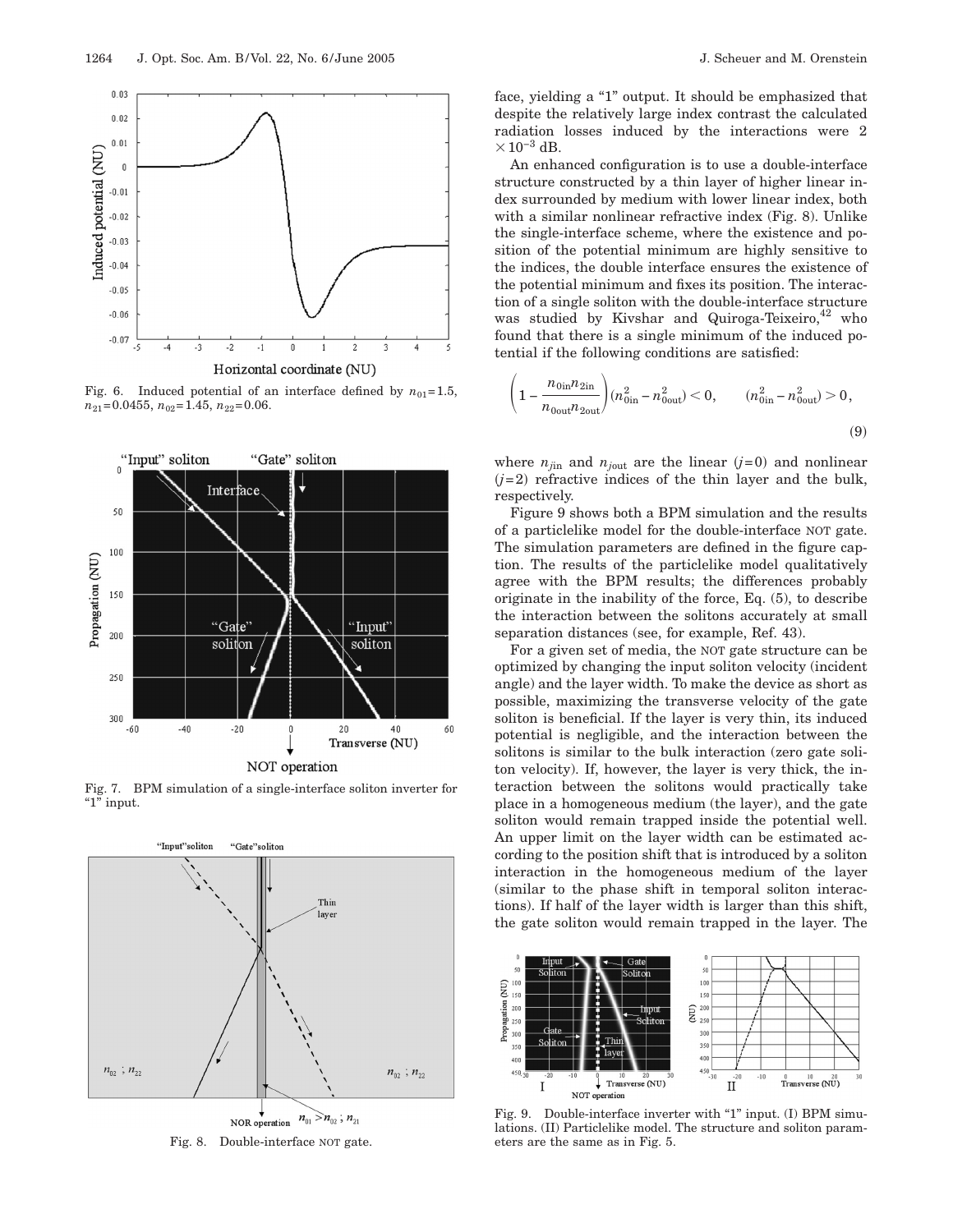

Fig. 10. Gate soliton velocity as a function of the input soliton velocity for various layer widths.



Fig. 11. Schematic of an all-optical soliton NOR gate.

position shift of the solitons is given by  $10$ 

$$
\Delta = -\ln(v/4). \tag{10}
$$

Therefore there is an optimal layer width for which the gate soliton velocity, following the interaction, is maximal. Similarly, there is an optimal value for the input soliton velocity. A slow (shallow incident angle) soliton has low kinetic energy and would not be able to extract the gate soliton from within the potential well. The depth of the potential well is given by its value at the middle of the  $layer<sup>42</sup>$ :

$$
U_{\min} = \left[\Delta + A_0^2 (1 - \alpha)\right] \tanh\left(\frac{A_0 L}{2}\right)
$$

$$
-\frac{2}{3} A_0^2 \cdot (1 - \alpha) \tanh^3\left(\frac{A_0 L}{2}\right),\tag{11}
$$

where *L* is the layer thickness,  $\Delta_j = n_{02}^2 - n_{01}^2$ , and  $\alpha$  $=(n_{01}n_{21})/(n_{02}n_{22})$  (see Fig. 8). This sets a lower limit on the velocity of the gate soliton  $v$  [as defined in Eq.  $(3)$ ],  $v^2/2 > |U_{\text{min}}|$ . A fast input soliton would have a small interaction length with the gate soliton and would have a rather small effect on the gate soliton.

Figure 10 depicts the dependence of the gate soliton velocity on the input soliton velocity for various layer widths. Zero velocity indicates that the gate soliton remained trapped inside the layer after the interaction, although the soliton position may oscillate around the layer

center. As expected, by increasing the input soliton velocity above a certain level  $(\sim 0.13$  for the specific structure), we decrease the gate soliton velocity because of the smaller interaction length. On the other hand, when the signal soliton is slow, the gate soliton indeed remains trapped inside the potential well except for in very thin layers  $(d \le 1)$  in which the induced potential well is shallow. For the examined structure, the optimal set of parameters is  $v$ (input)=0.1 and  $d=1$ , which yields a gate soliton velocity of  $\sim6.5\times10^{-3}$ .

Figure 10 also indicates that the proposed structure can operate successfully in a wide range of incidence angles and inner layer thicknesses. At telecom wavelengths  $(\lambda \sim 1.55 \mu m)$  the optimal layer thickness (for  $n_{01}$ =1.45) is 0.5  $\mu$ m, and the incidence angles (relative to the interface plane), for which the gate operates, range between 1.6° and 3.2°. This is a reasonable operating range to achieve and does not require ultrafine tuning of the beam's incident angle.

### **C. All-Optical NOR Gate**

One of the main advantages of the NOT gate structure described in Subsection 3.B is that it can be easily expanded to a multiple-port NOR gate. Figure 11 depicts a schematic of the suggested NOR gate. A NOR gate output is "0" if one (or more) of its input signals is "1." The suggested structure (Fig. 11) implements the NOR functionality in the following manner: If one of the input solitons exists (i.e., "1"), the gate soliton would be pulled out of the potential well and the gate output would be "0." Because of the stepped structure of the soliton inputs, the existence of other input solitons would not affect the result, since they would interact with the gate soliton in the bulk and would not change its velocity. For the soliton NOR gate to function properly there is a limit on the minimal lateral distance between the input solitons' positions, which depends on the input solitons' incident angle, amplitude, etc.

Figure 12 depicts a BPM simulation of a triple-input NOR gate, where two input signals (A, C) are "1" and the third (B) is "0." It can be easily seen that the rightmost



Fig. 12. BPM simulation of a three-input soliton NOR gate. Media parameters are as in Fig. 5.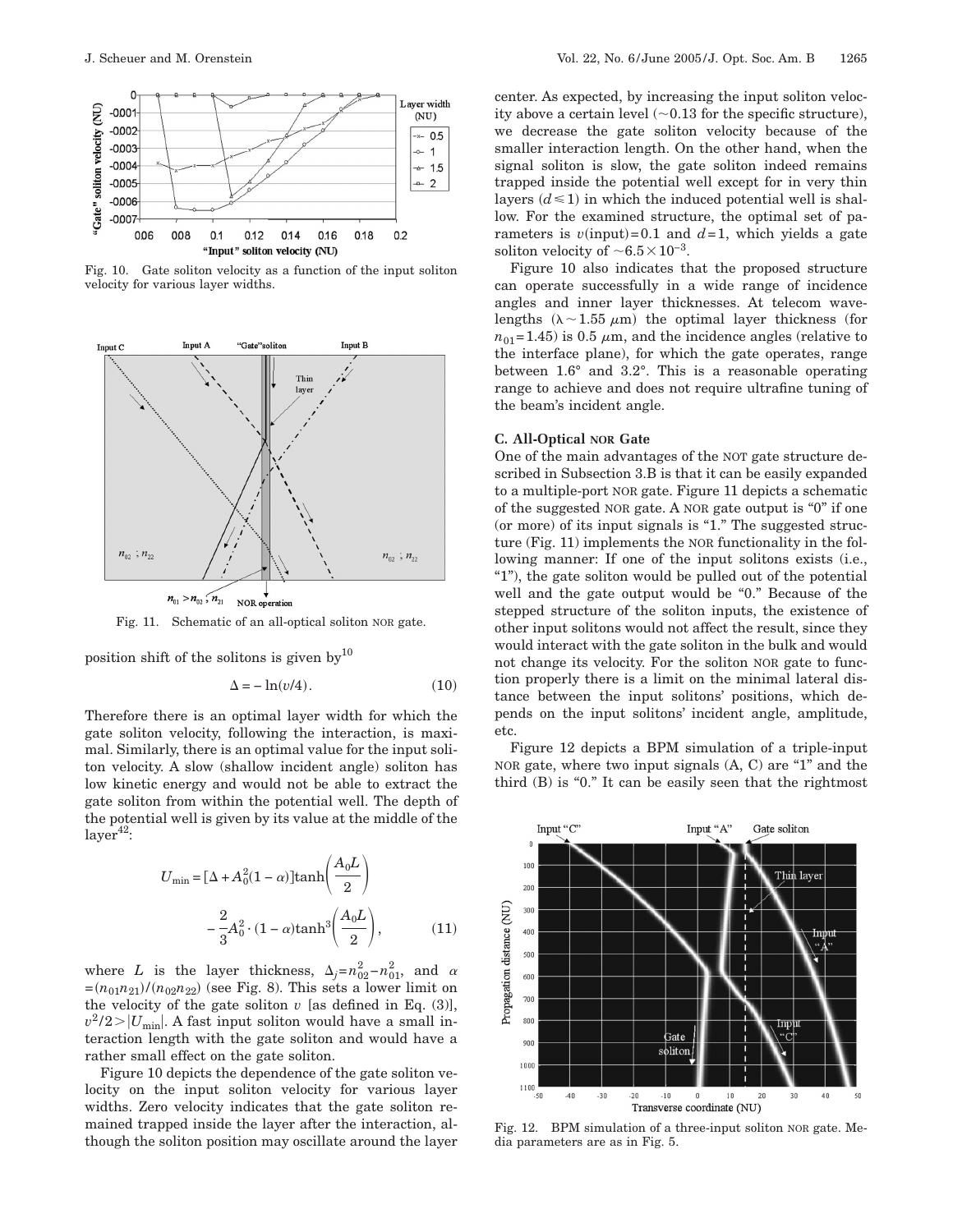soliton extracts the gate soliton from the middle layer while the other soliton interacts with the gate soliton in a (practically) homogeneous medium and therefore does not change its velocity.

# **4. EFFECT OF LOSS MECHANISMS**

The switches and logic gates presented here are based on the nonlinear interaction between solitons and between a soliton and an interface. The outcome of these interactions is, therefore, sensitive to the amplitudes of the solitons. While the radiation losses due to the interaction of the solitons with the interfaces are negligible, scattering losses and material absorption generate continuous attenuation of the solitons' amplitude. The reduced amplitude alters the dynamics of both the soliton–soliton and the soliton–interface interactions and might impair the operation of the logic gate. Practically, the losses limit the overall distance each soliton can propagate without losing its effectiveness or, in other words, the losses limit the cascadability of the soliton gates.

The number of gates that can be cascaded (without optical amplification) depends on the losses, the length of each gate, and the minimal soliton amplitude required for the logic operation. The length of logic gate presented here varied between 300 and 500 normalized units (NU), which corresponds approximately to  $250-400 \mu m$  at telecom wavelengths. By simulating the all-optical gates for various soliton amplitudes, we found that the basic structures presented here, even without additional optimization, operate properly if the amplitudes are between 0.8 and 1 (NU). For a reasonable propagation loss of  $\sim$ 2 dB/cm, this range enables us to cascade at least 20 gates.

The loss problem can be partially overcome, for example, by modifying the design of each gate to account for the reduced intensity or by introducing optical gain to the device. Nevertheless, both concepts incorporate inherent limitations. Modifying each gate requires exact tailoring of the material structure for each desired gate combination. Optical gain introduces additional noise into the system and generates jitter in the solitons' positions and velocities, which in turn limits the number of gates that could be cascaded. The analysis of the effect of this jitter is, however, beyond the scope of this paper.

## **5. DISCUSSION AND SUMMARY**

We studied the incoherent interactions of spatial solitons in a multilayered Kerr medium comprising layers of different Kerr media. We showed that soliton interactions in the vicinity of nonlinear interfaces could be used to achieve all-optical switching and computing. Architecture for reversible AND, OR, NOT, and NOR gates was presented and analyzed. The dynamics of the system can be qualitatively (and in some cases even accurately) described by a particlelike model based on soliton perturbation theory.

The key element was the inhomogeneity of the nonlinear medium (the existence of the interfaces), which enabled permanent momentum transfer between the solitons. Although the different media support different solitons, the difference in the media parameters was designed to be small, and thus the solitons are similar enough to allow low-loss intermedia transmission. The exchange of momentum boosted one of the solitons to change its trajectory with respect to the interface (crossing versus reflection, etc.) and thus to exhibit switching or a logic operation. The interacting solitons maintained their soliton identity and shape after the collision and could therefore be reused for the next stage of soliton gates. The output solitons of the gates presented here are identical to the input solitons; the gates could be easily cascaded to achieve complex operations.

The effect of scattering and absorption losses on the performance and the cascadability of the gates was analyzed. Even without optimization it is possible to cascade at least 20 devices without their performances deteriorating. More devices can be cascaded by introducing optical gain.

Experiments to demonstrate this behavior can be conducted with slab waveguides fabricated in GaAs with below-midgap nonlinearity (or with low-growth temperature GaAs) or with dielectric highly nonlinear media, such as a liquid crystal or nonlinear organic material. For these media we showed that at peak amplitudes of 0.8 V/mm and with a typical nonlinear coefficient  $n_2$  of  $\sim$ 10<sup>-9</sup> m<sup>2</sup>/W, using power levels of  $\sim$ 2 kW/cm<sup>2</sup> is enough to induce the required phenomena, as can also be seen from Fig. 2 of Ref. 12, which illustrates the barrier repulsion effects at these conditions.

Jacob Scheuer may be reached at koby@caltech.edu; Meir Orenstein may be reached at meiro@ee.technion.ac.il.

- 1. T. K. Gustafson and P. W. Smith, eds., *Photonic Switching* (Springer-Verlag, Berlin, 1988).
- 2. N. J. Doran and D. Wood, "Soliton processing element for all-optical switching and logic," J. Opt. Soc. Am. B **4**, 1843– 1846 (1987).
- 3. T. T. Shi and S. Chi, "Nonlinear photonic switching by using the spatial soliton collision," Opt. Lett. **15**, 1123–1125 (1990).
- 4. M. N. Islam, C. E. Soccolich, C. J. Chen, K. S. Kim, J. R. Simpson, and U. C. Paek, "All-optical inverter with one picojoule switching energy," Electron. Lett. **27**, 130–132 (1991).
- 5. M. N. Islam and C. E. Soccolich, "Billiard-ball soliton interaction gates," Opt. Lett. **16**, 1490–1492 (1991).
- 6. S. R. Friberg, "Demonstration of colliding-soliton all-optical switching," Appl. Phys. Lett. **63**, 429–431 (1993).
- 7. G. R. Williams, M. Vaziri, K. H. Ahn, B. C. Barnett, and M. N. Islam, "Soliton logic gate using low-birefringence fiber in a nonlinear loop mirror," Opt. Lett. **20**, 1671–1673 (1995).
- 8. Y. Oh, J. W. Haus, and R. L. Fork, "Soliton-repulsion logic gate," Opt. Lett. **21**, 315–317 (1996).
- 9. K. H. Ahn, M. Vaziri, B. C. Barnett, G. R. Williams, X. D. Cao, M. N. Islam, B. Malo, K. O. Hill, and D. Q. Chowdhury, "Experimental demonstration of low-latency fiber soliton logic gate," J. Lightwave Technol. **14**, 1768–1775 (1996).
- 10. R. Radhakrishman, M. Lakshmanan, and J. Hietarinta, "Inelastic collision and switching of coupled bright solitons in optical fibers," Phys. Rev. E **56**, 2213–2216 (1997).
- 11. L. Lefort and A. Barthelemy, "All-optical demultiplexing of a signal using collision and waveguiding of spatial solitons," IEEE Photonics Technol. Lett. **9**, 1364–1366 (1997).
- 12. J. Scheuer and M. Orenstein, "Interactions and switching of spatial soliton pairs in the vicinity of a nonlinear interface," Opt. Lett. **24**, 1735–1737 (1999).
- 13. O. V. Kolokoltsev, R. Salas, and V. Vountesmeri, "All-optical